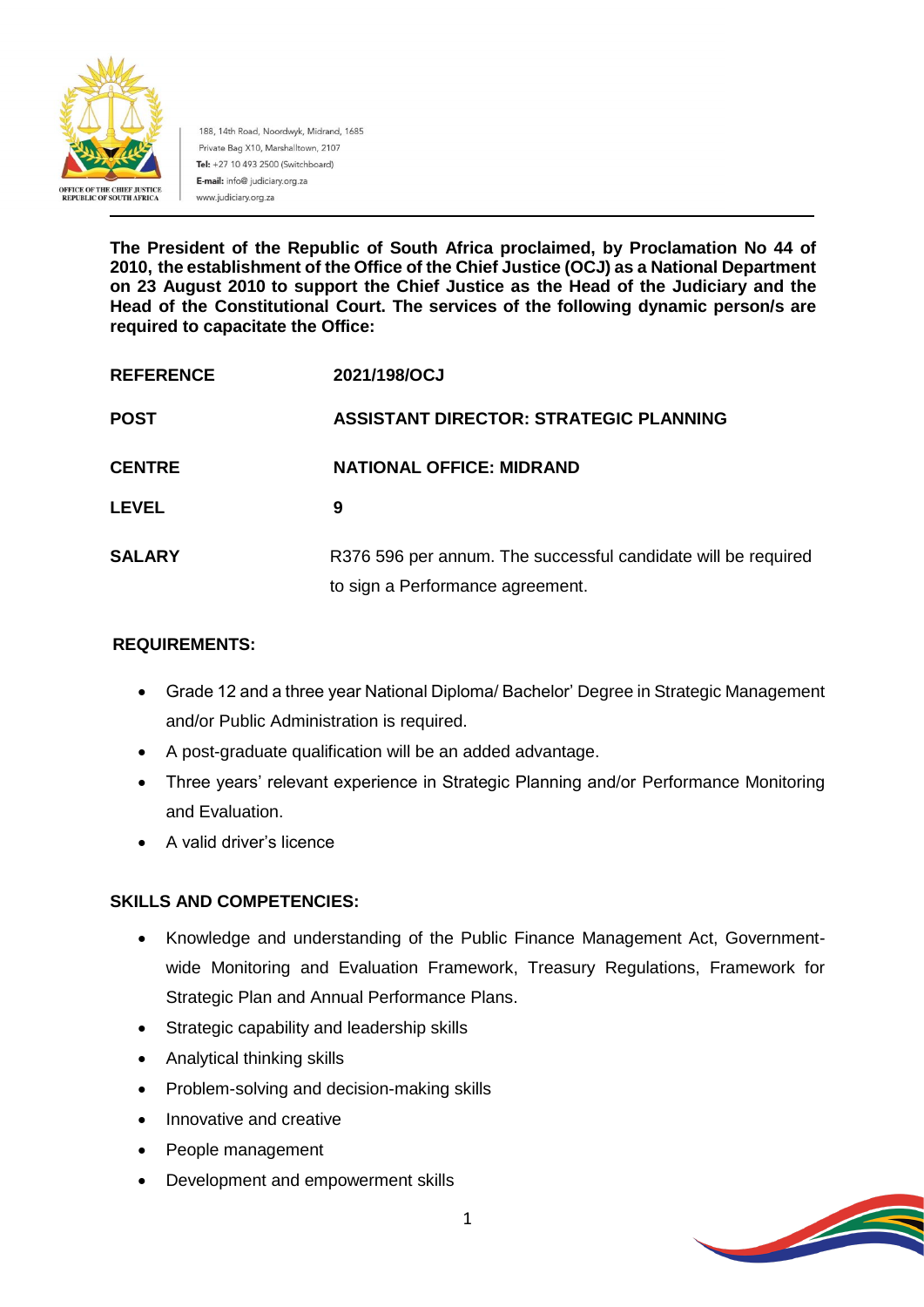- Financial management and budgeting skills
- Communication (verbal and written) skills
- Presentation and facilitation skills
- Client orientation and customer focus
- Results-driven Computer literacy

#### **KEY PERFORMANCE AREAS:**

- Facilitate and coordinate the development of the Department's strategic plans and annual performance plans,
- Ensure alignment between strategic plan, annual performance plan and programme's operational plans,
- Facilitate approval and tabling of strategic plans and annual performance plans to Parliament within set timeframes,
- Oversee the implementation of the strategic planning processes and workshops,
- Advise on the alignment of manager's performance agreements with the strategic plans and annual performance plans,
- Develop and implement a departmental strategic planning policy.

#### **ENQUIRIES: Enquiries: Ms G. Maswabi, Tel No: 010 493 2503.**

- **APPLICATIONS:** Quoting the relevant reference number, direct your application to: The Director: Human Resources, Office of the Chief Justice, Private Bag X10, Marshalltown, 2107. Applications can also be hand delivered to the Office of the Chief Justice, Human Resource Management, 188, 14th Road, Noordwyk, Midrand, 1685.
- **CLOSING DATE: 29 October 2021**

**NOTE:** Office of the Chief Justice is an equal opportunity employer. In the filling of these posts, the Employment Equity Plan of the Department will be taken into consideration and preference will be given to Women and Persons with Disabilities.

> In the filling of the advertised posts, the objectives of the Constitution of South Africa, 1996 and the staffing policy of the Public Service broadly will be taken into consideration. Applications must be submitted on the new form Z83, obtainable from any Public Service Department. [\(www.dpsa.gov.za-vacancies/](http://www.dpsa.gov.za-vacancies/) [www.judiciary.org.za\)](http://www.judiciary.org.za/). A completed and signed form Z83 should be accompanied by a recently updated comprehensive CV as well as certified copies of all qualification(s),